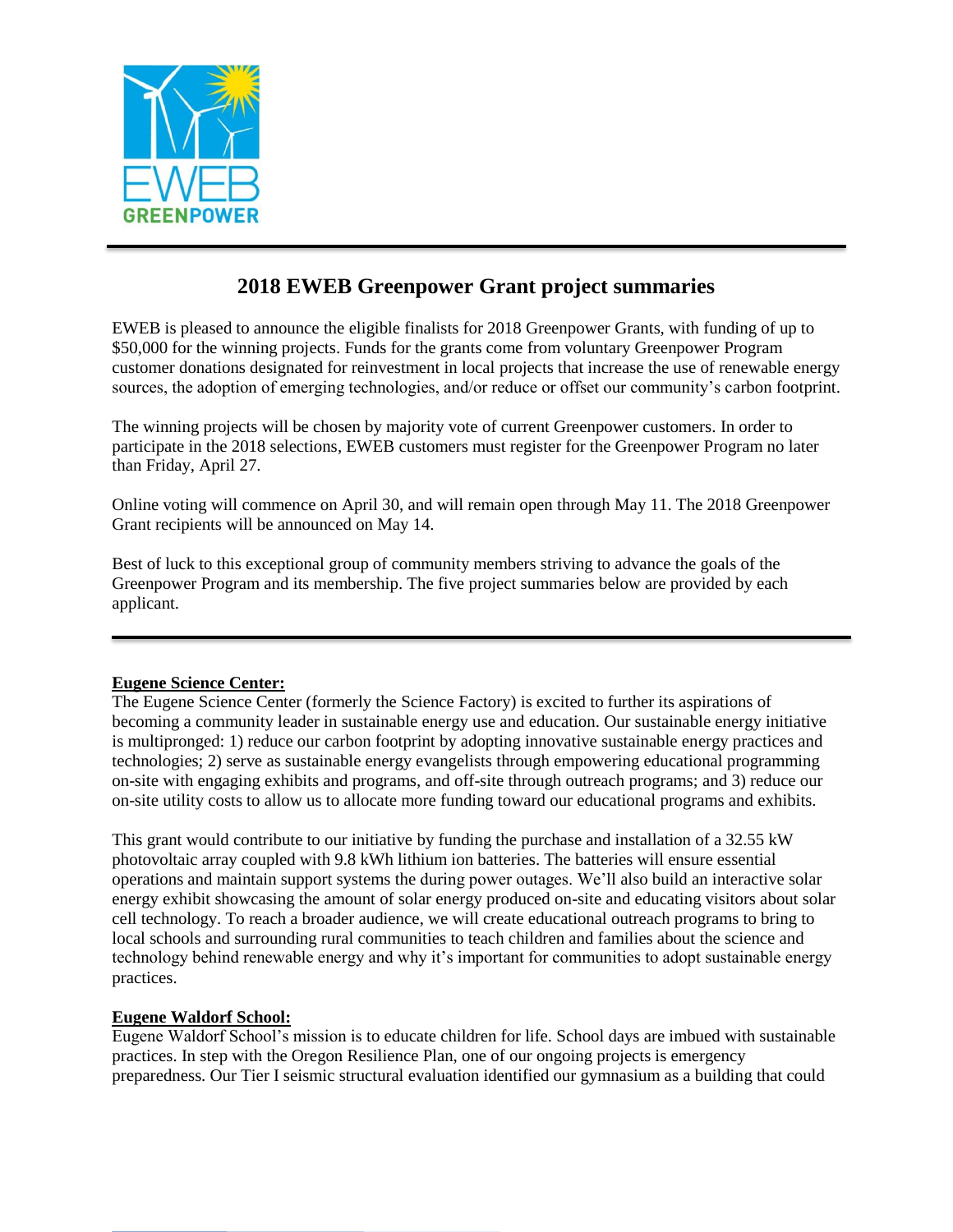be retrofitted to serve our school community and the Southwest Hills Neighborhood as an immediate occupancy building after a natural disaster.

In our next phase of emergency preparedness, with the assistance of the EWEB Greenpower Grant, we will create a micro-grid, powered by a 2.65 kW solar array with a battery backup to power essential utilities for a minimum of two days. By creating a location for independent power in our neighborhood, EWEB and the community would be taking another key step toward meeting our local resilience goals, creating redundancy and increasing stability in the power generation system.

Part of the grant will allow us to create an interactive, solar-powered water feature demonstrating, on the ground, the workings of the roof-top solar arrays. Many members of the Eugene community visit our school during our festivals and many neighborhood residents frequent the school grounds.

#### **Friends of Trees:**

The West Eugene Living Roadways Project, supported by the Greenpower Grant, will engage over 250 volunteers in community forestry events to plant and establish 600 trees with native shrubs along major roadways in underserved areas of west Eugene.

This project will address our community's carbon footprint in several ways. It involves local citizens in work that will contribute to cooling and carbon sequestration. By using native plants from our region, the trees will be able to live long and survive on their own with limited inputs, providing ecological services, benefits to pollinators, as well as beauty. Establishment care will ensure planting success, and the benefits will increase every year the trees grow.

All the trees will be planted in our community by community members, creating an important connection between people and place. The benefits these trees provide will help all members of our community by cooling and cleaning Eugene's air and water and removing carbon from the air.

Friends of Trees brings people together in Pacific Northwest communities by planting, caring for, and learning about urban trees and natural areas. Since 1989, Friends of Trees has planted over 750,000 trees and native shrubs in Oregon and Washington.

## **Pearl Buck Center:**

Pearl Buck Center (PBC) has empowered people with intellectual and developmental disabilities and their families since 1953. We are a solid, nonprofit resource for education, employment, supported living, community inclusion, child and family support, and personal development.

PBC carries Charity Navigator's highest rating for financial health, transparency, and accountability. We own our facility, are debt-free, and have worked to build a three-month prudent reserve of operating funds. Our project is to install solar panels. If awarded a \$50,000 Greenpower Grant, we will contribute the remaining \$25,000 of the \$75,000 cost.

Advanced Energy Systems determined that solar modules can be mounted on an existing metal roof over our preschool, requiring no structural modifications. The location has an unobstructed view of the sun 93% of the time, year-round. During its lifetime, the solar panel system will offset 12.6 tons of CO2 – equivalent to conserving 9,290 trees, or 40,770 gallons of gasoline.

Installing a 24 kW solar array will reduce PBC's non-renewable energy consumption and monthly operating expenses; make savings available for services; and provide educational content for our preschoolers, adult program participants, staff, and the general public through a wall-mounted video screen and a live solar web page.